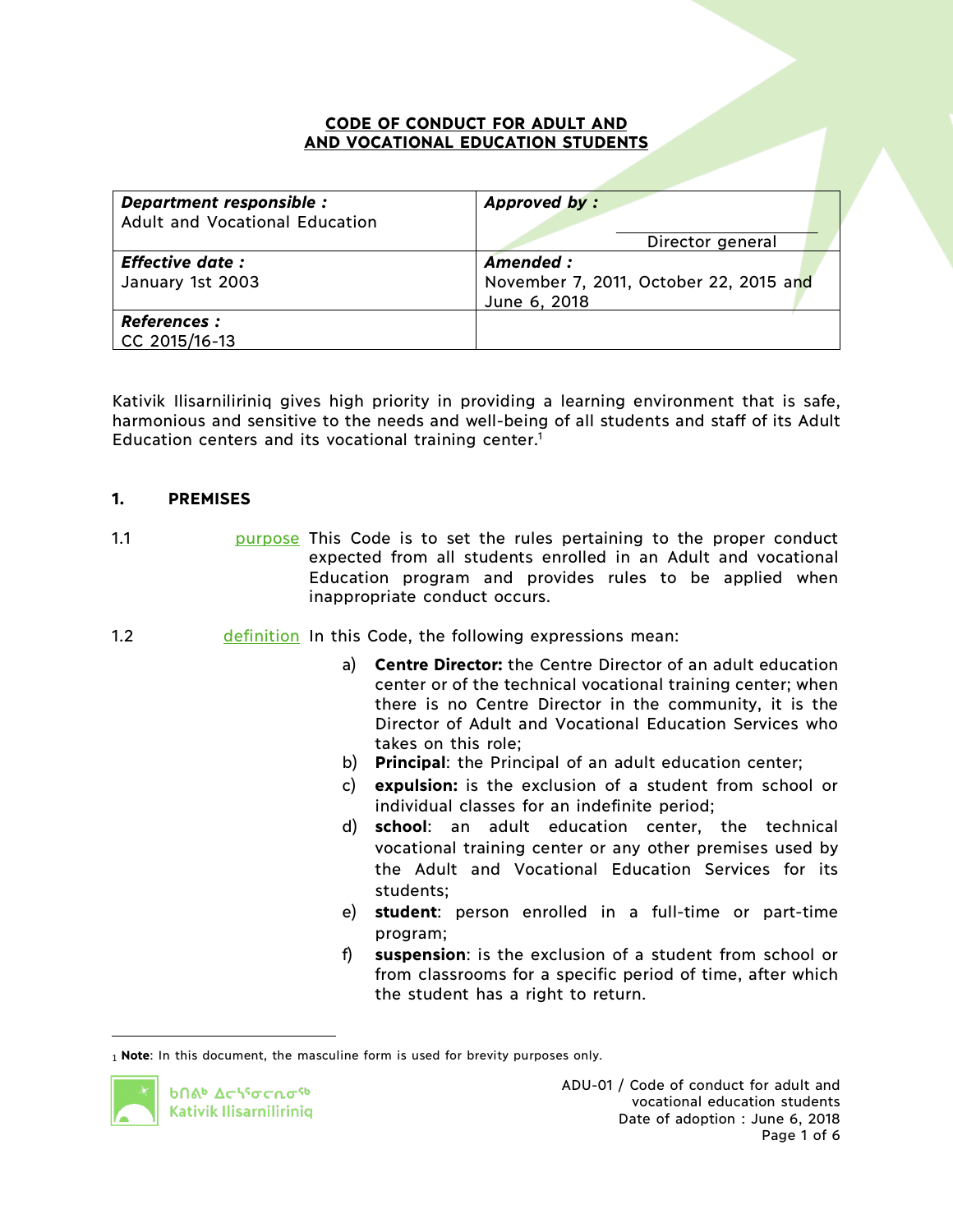# **2. STUDENT'S OBLIGATIONS**

- 2.1 commitments The student has the following obligations:
	- a) attend classes daily and be on time;
	- b) attend special activities in the school;
	- c) abide by the rules established by the Board, school, residence and host family;
	- d) act with dignity and respect;
	- e) in case of an absence from class, advise his teacher, Principal or Centre Director in advance or as soon as possible thereafter.
- 2.2 absenteeism Absenteeism is only warranted for a valid reason.
- 2.3 **unacceptable** Alcohol consumption, sexual promiscuity, the use of drugs or any behavior illegal acts will not be tolerated on school premises (including the residence and host family).
- 2.4 **agreement All students must sign the Student Agreement as provided in** Annex A. This Agreement is kept in the student's file.

### **3. DISCIPLINARY MEASURES**

- 3.1 **application** The School Board may take disciplinary measures for an offence against the Code of Conduct when the offence occurs on School Board premises including the residences at School Boardsponsored events or in the host family.
- 3.2 **discipline** As a general rule no student shall be suspended or expelled preceding suspension unless other forms of corrective action to modify his conduct have or expulsion previously been imposed upon the student as a consequence of misconduct of the same nature.
	- exception However, a student may be immediately suspended in exceptional situations, other than absenteeism, when such misconduct is serious in nature or disruptive to the operation of the school.
- 3.3 **tentative** Appropriate disciplinary measures and sanctions shall be applied list of to any student who commits, or attempts to commit one (among offences others) of the following acts of misconduct:
	- a) bullying & violence;
	- b) threatened, attempted or caused physical injury to another person;



ADU-01 / Code of conduct for adult and vocational education students Date of adoption : June 6, 2018 Page 2 of 6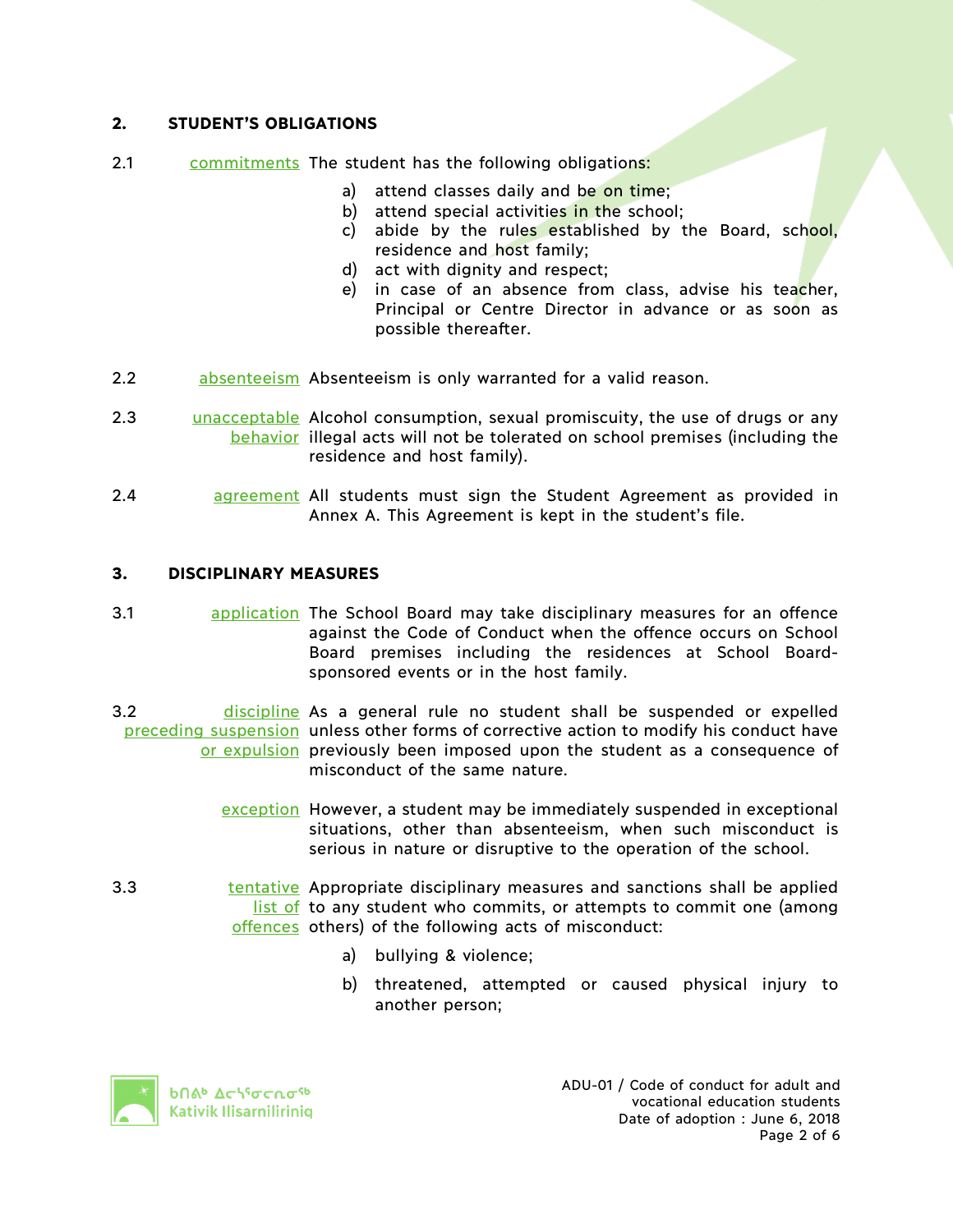- c) use, possession or storage of any weapon on Board premises or at Board-sponsored activities, unless expressly authorized in writing by the Centre Director. Weapon includes, but is not limited to, firearms, ammunition, dangerous weapons, substances or materials;
- d) possessed, used, sold, provided or been under the influence of any controlled substance, drug, alcoholic beverage or an intoxicant of any kind;
- e) committed robbery or extortion;
- f) caused or attempted to cause damage to school or private property;
- g) committed an obscene act or engaged in habitual profanity or vulgarity;
- h) violation of a Board or policies or directives, including but not limited to regulations prohibiting sexual harassment;
- i) unauthorized presence in or use of Board premises, facilities or property, in violation of posted signs, when closed, or after normal operating hours;
- j) aid to others in committing or inciting others to commit any act mentioned above;
- k) noncompliance of the safety rules in Vocational Training.
- 3.4 sanction Any student who violates any of the rules set forth in section 3.3 above, shall be subject to :
	- a) for the first offence: a verbal warning;
	- b) for the second offence: a written warning and a meeting between the student, the teacher and the Centre Director or principal;
	- c) for the third offence: a final written warning;
	- d) Possible application of sections 4 and 5.

In any serious matter, suspension and expulsion as set in sections 4 and 5 may be applied immediately.

3.5 searches to The Board may also conduct searches in bags, lockers, rooms and ensure the other areas when there is reasonable suspicion that the law or safety of all that this Directive is being breached namely regarding the possession of drugs, alcohol and weapons of any kind. Those found in violation of a law are also subject to criminal prosecution.

> Staff should be accompanied by a witness when conducting searches. After completion of the search a report of the event shall be sent to the Director of Adult Education.



**b**በል<sup>b</sup> Δς<sup>6</sup>σς ρα<sup>ς6</sup> Kativik Ilisarniliriniq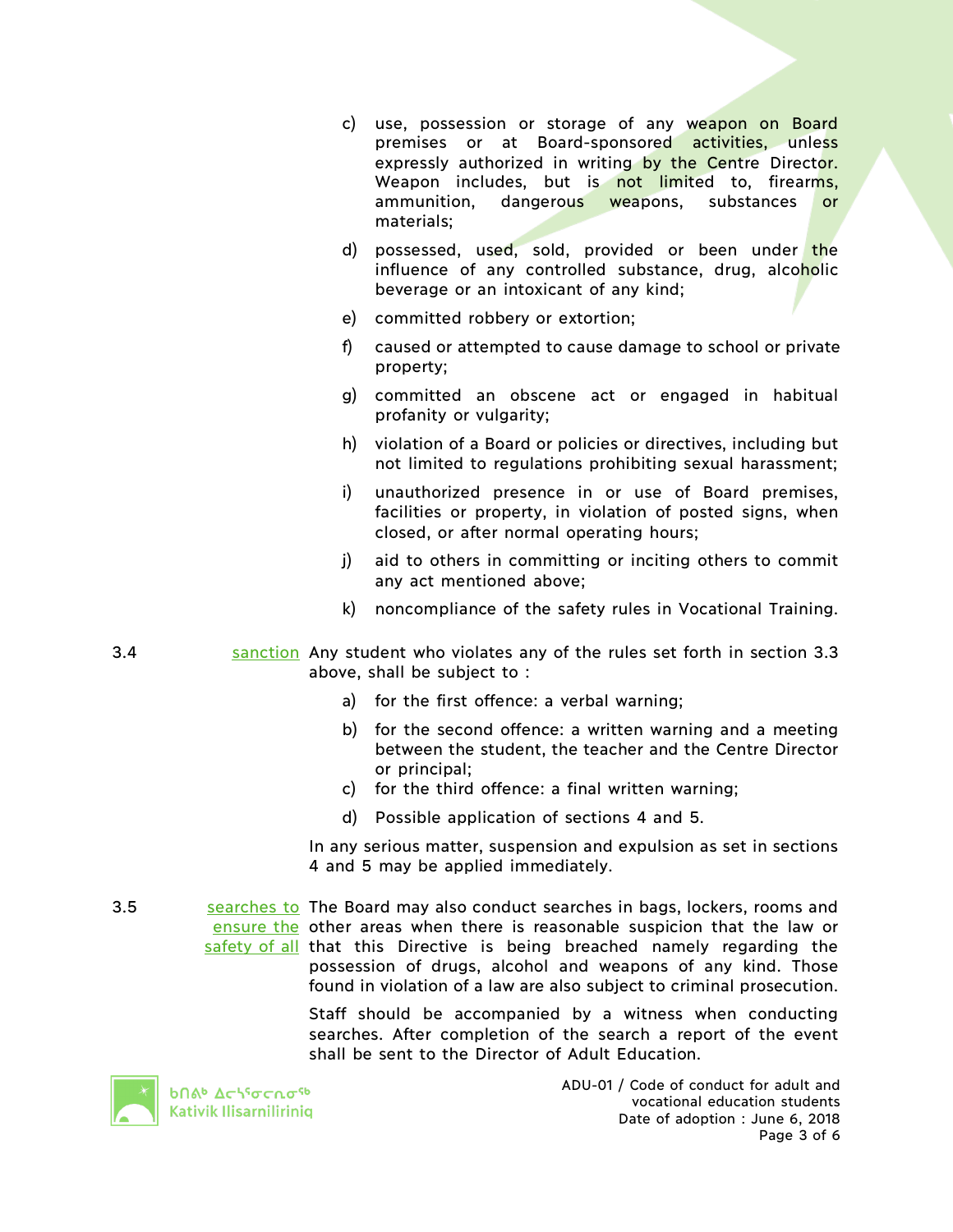### **4. SUSPENSION**

- 4.1 **Suspension The Centre Director or Principal may suspend a student from** for the remaining school for a maximum of 2 days for any offence. The Director of of the day Adult and Vocational Education Services shall be informed of any suspension.
- 4.2 **Suspension The Centre Director or Principal may suspend a student for more** of more than than 2 days but for a fixed period of time for misconduct when 2 days the misconduct makes the continued presence of the student harmful to the welfare of the school.

#### **Consultation with the Adult Ed. Services**

In such situation, the Centre Director or Principal shall consult the Adult and Vocational Education Services, before imposing such suspension.

4.3 **Sumeth Student's** Suspension means that the student is not allowed to:

#### restrictions

- a) attend school;
	- b) be on the school grounds or in the building;
- c) participate in any school activities.
- 4.4 **procedure** When the Centre Director or Principal determines that a student for suspension should be suspended, the following procedures shall be followed:
	- a) a meeting will be held prior to the suspension of any student. At this meeting the student will be provided an opportunity to explain his conduct;
	- b) the meeting shall precede suspension of the student except where the nature of the misconduct requires immediate removal. In such situations, the meeting will follow the suspension as soon as reasonably possible following the date of the suspension.

### **5. EXPULSION**

- 5.1 application The Director of Adult and Vocational Education Services may expel a student from a school upon the finding that the student committed a serious offence as listed in 3.3 or similar in gravity and that:
	- a) other means of correction are not feasible or have repeatedly failed to bring about proper conduct, or

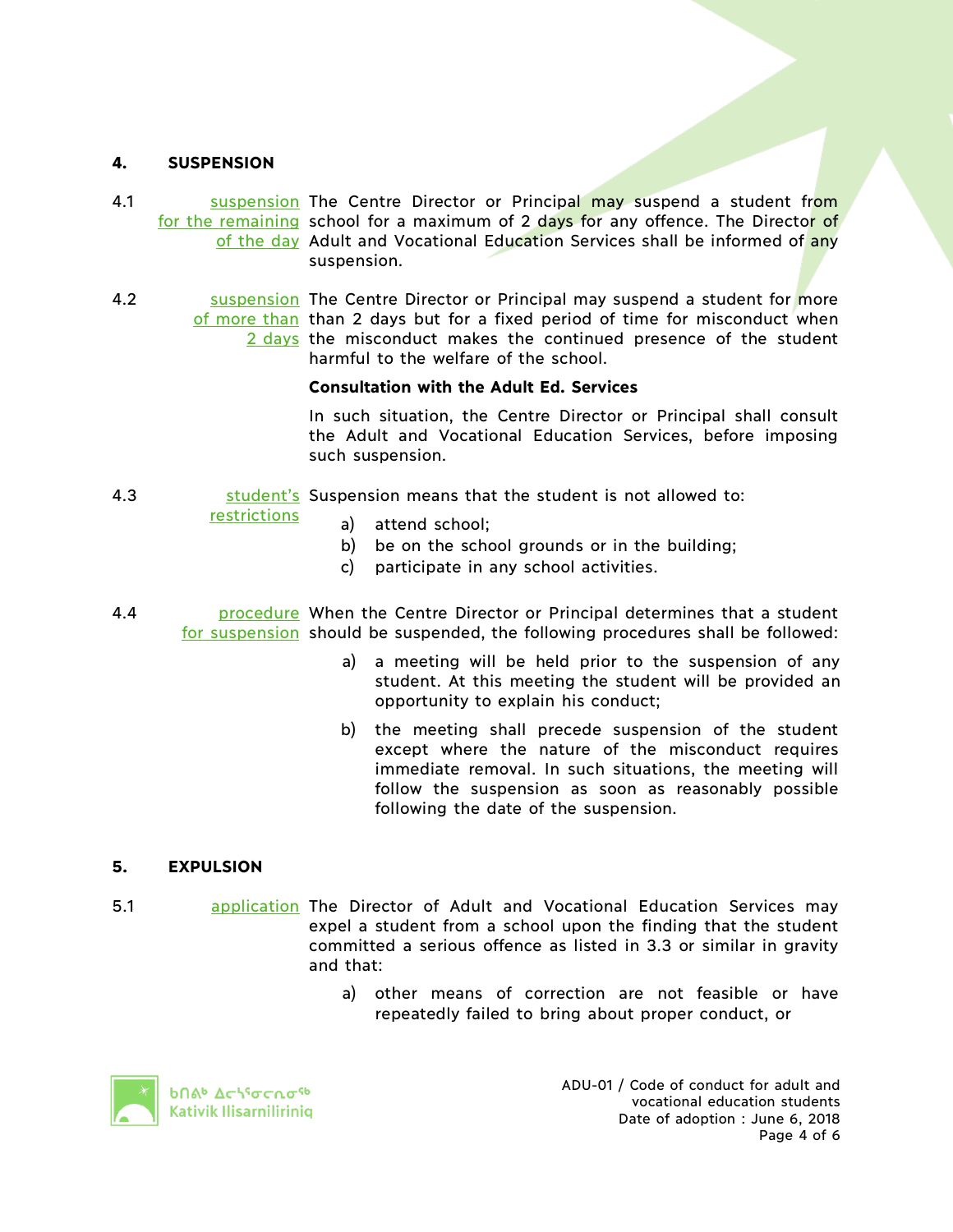- b) that due to the nature of the violation, the presence of the student causes a continuing danger to the physical safety of the student or other students and staff, or makes it impossible for the teachers to do their job.
- 5.2 student's Expulsion means that the student is not allowed to:

restrictions

- a) attend school;
- b) be on school grounds or in the building;
- c) participate in any school activities.

## **6. RE-ADMISSION OF THE STUDENT**

6.1 minimum A student who is requested to leave or who quits school without delay a valid reason will be obliged to wait a minimum of a complete school semester (4 months). He will have to re-apply and will be re-evaluated before being considered for re-admission.

### **7. APPLICATION OF THIS CODE**

7.1 **previous** The present Code replaces all other codes of the Board pertaining provisions to this subject, while respecting the policies adopted by the Council of Commissioners where applicable. If such policies are adopted, the provisions of these policies will be integrated into this Code for the benefit of the reader.

7.2 responsibility Any person referred to in this Code must abide to all its provisions and all managers of the School Board are responsible to ensure that all its provisions are applied and respected.

> The Director of Adult and Vocational Education Services is the person responsible for providing support in the interpretation of this Code and to ensure its revision when necessary.